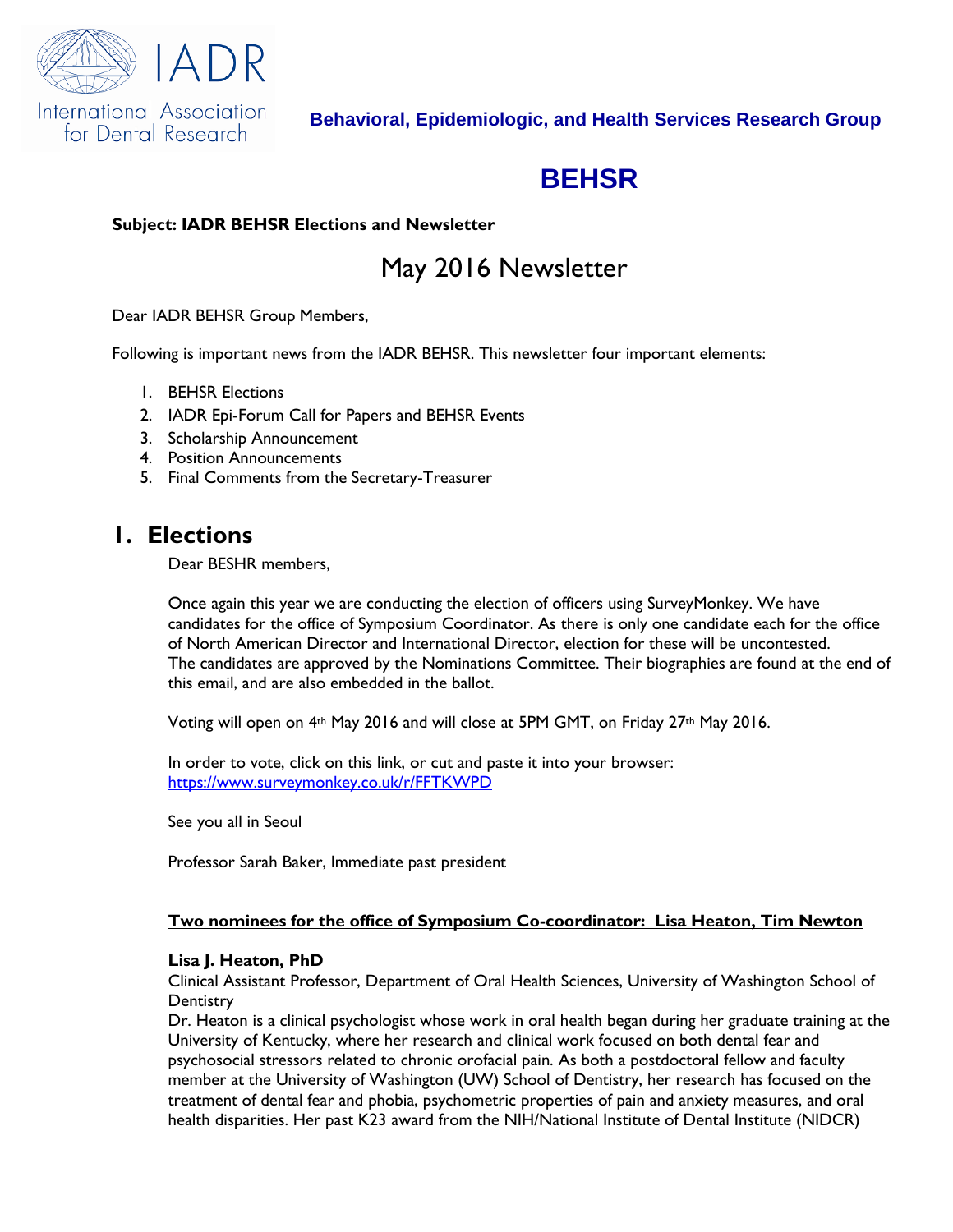includes assessing unmet dental need in mentally adults and engaging non-dental healthcare professionals in providing oral health recommendations to this and other vulnerable groups. Dr. Heaton maintains a clinical practice in both the UW Dental Fears Research Clinic and Oral Medicine Clinical Services, focusing on patients with anxiety disorders and chronic pain. She also directs a course in the behavioral management of dentally fearful and phobic patients, and lectures throughout the UW dental curriculum on patient management issues. She has been a BEHSR group member since her first IADR meeting in 2002, and served BEHSR as North American Director from 2013-2016. Dr. Heaton would be proud to continue to serve BEHSR as Symposium Coordinator to continue the group's outstanding record of encouraging and promoting excellent transdisciplinary research.

#### **Tim Newton, PhD**

Professor of Psychology as Applied to Dentistry, King's College London Dental Institute My name is Tim Newton and my current role is as Professor of Psychology as Applied to Dentistry at King's College London Dental Institute, and I also work as an Honorary Consultant Health Psychologist position with Guy's & St Thomas' NHS Foundation Trust. I work in a team of 7 full time psychologists undertaking teaching and research in the dental field. We also provide a psychology service for individuals with dental anxiety, and those with chronic oro-facial pain. I have worked in the behavioural sciences in relation to dentistry since 1992, and my particular interests include the management of dental anxiety, interventions to enhance oral health related behaviour and the working life of the dental team. I am a regular presenter and attender at IADR conferences, and have always enjoyed meeting with many colleagues over the years. In 2010 I was delighted to serve as President of BEHSR, but I was never fortunate enough to act as symposium co-ordinator. I would be delighted and honoured to have the opportunity to serve in this capacity.

#### **One nominee for the office of North American Director: Ananda Dasanayake**

Dr. Ananda P. Dasanayake, BDS, MPH, PhD, FACE is Professor of Epidemiology in the New York University College of Dentistry. He also holds appointments in the Department of Epidemiology of Johns Hopkins University Bloomberg School of Public Health, in the College of Global Public Health, and the School of Medicine Comprehensive Cancer Center at the New York University. He is a Fellow of the American College of Epidemiology and the American Association of Dental Research. He has been the Director of the Graduate Program in Clinical Research at the New York University College of Dentistry since January 2002. He has received research funding from NIH, CDC, and industry and has authored or co-authored over 70 manuscripts and presented over 95 abstracts at various meetings. He was a member of the Journal of Dental Research Editorial Board and has served on NIH study sections. He served the BEHSR as the Symposium Coordinator (2015) and Group Program Chair (2016).Dr. Dasanayake received the Lynn Henley Outstanding Achievement Award (1993) for the Best International Graduate Student from the University of Alabama at Birmingham, the William J Guys Award (1994) from the Journal of Dental Research (co-author) and, is a member of Omicron Kappa Upsilon Dental Honor Society, Delta Omega Public Health Honor Society, and the Phi Beta Delta International Honor Society. He was a visiting professor at the Faculty of Dental Sciences of the Peradeniya University in Sri Lanka, School of Dentistry in Khon Kaen University, Thailand, University of Technology in Jamaica, and the Department of Oral Medicine in the King's College School of Dentistry in London. He received his dental degree from the University of Peradeniya, Sri Lanka (1980), and MPH (1988) and PhD (1993) degrees in epidemiology from the University of Alabama at Birmingham School of Public Health, USA.

#### **One nominee for the office of International Director: Kostas Kapellas**

I have been a member of IADR & BEHSR since 2013. My research interests are relatively broad and involve investigating the relationship between periodontal and systemic diseases in adults but equally, I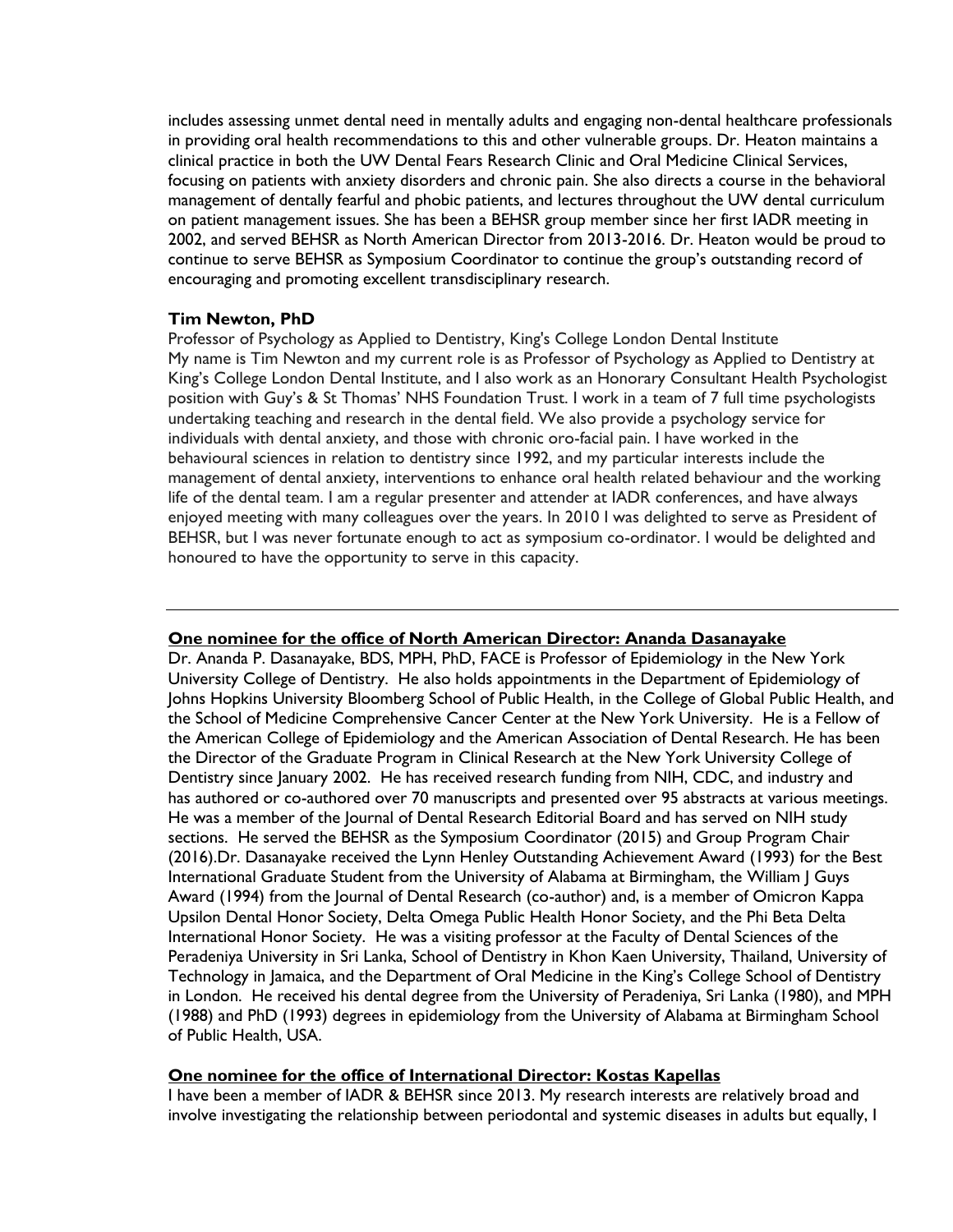have a strong interest in reducing inequalities among Indigenous Australians. I am originally trained as an oral health therapist (dental hygienist & dental therapist) but left formal clinical practice as of 2012 to complete my PhD in Dentistry. I have been involved with The University of Adelaide's Australian Research Centre for Population Oral Health since 2007 and currently work there as an NHMRC Early Career Fellow and am also the Deputy Director of the Indigenous Oral Health Unit. To date, I have 14 peer-reviewed publications and have presented eight oral abstracts at conferences. I have been involved in undergraduate teaching of Evidence-Based dentistry at The University of Adelaide since 2008.

# **2. Upcoming IADR Meeting**

## *IADR Oral Epidemiology (Epi) Forum*

All BEHSR members (and other IADR attendees) are invited and encouraged to attend the 2016 IADR Oral Epi-Forum, which will be held as a BEHSR-sponsored AADR/CADR satellite symposium in Seoul on Tuesday, June 21, 2016, 1:00-4:00 PM.

The annual BEHSR Epi-forums provide an opportunity for emerging researchers to present their work to a body of experts in a friendly and collaborative environment. Submissions for the 2016 Seoul Epi-Forum, which will be held from 1 p.m. to 4 p.m. on Tuesday June 21 (prior to the IADR 94<sup>th</sup> General Session), are now open.

Organized by Lisa Jamieson and Woosung Sohn, keynote speakers include:

- Professor Newell Johnson; Epidemiology of oral cancer/HIV-related oral manifestations in Asia Pacific Region
- Dr. Brenda Heaton; Complex Systems Sciences with respect to oral cancer and HIV
- Professor Belinda Nicolau; Head and Neck Cancer and Lifecourse epidemiology

**Abstracts are encouraged from current students/early career researchers, focusing on a specific methodological issue/problem. Submitting an additional abstract for the Seoul Epi-Forum when abstracts have been accepted for the main body of the conference is acceptable providing the content of both is sufficiently different.**

**Abstracts should be no more than 300 words, include a title and encompass the headings: Introduction, Methods, Results, Conclusion.**

**Additional information includes: Name of student/post-doctoral fellow, Training program (if applicable), Affiliation, Name of mentor/supervisor, three questions for discussion and a statement that the work has not been previously presented or published.**

#### **Please email abstracts to [lisa.jamieson@adelaide.edu.au.](mailto:lisa.jamieson@adelaide.edu.au) Closing date is May 13, 2016.**

There will be an informal, self-paying dinner held at a local venue following the Epi-Forum. To confirm attendance at this dinner, please contact Woosung Sohn on [woosung@bu.edu.](mailto:woosung@bu.edu)

#### *BEHSR Keynote Addresses at IADR*

George Tsakos (University College London, England)

*Academic Legacy of Aubrey Sheiham and Future Directions in Dental Research*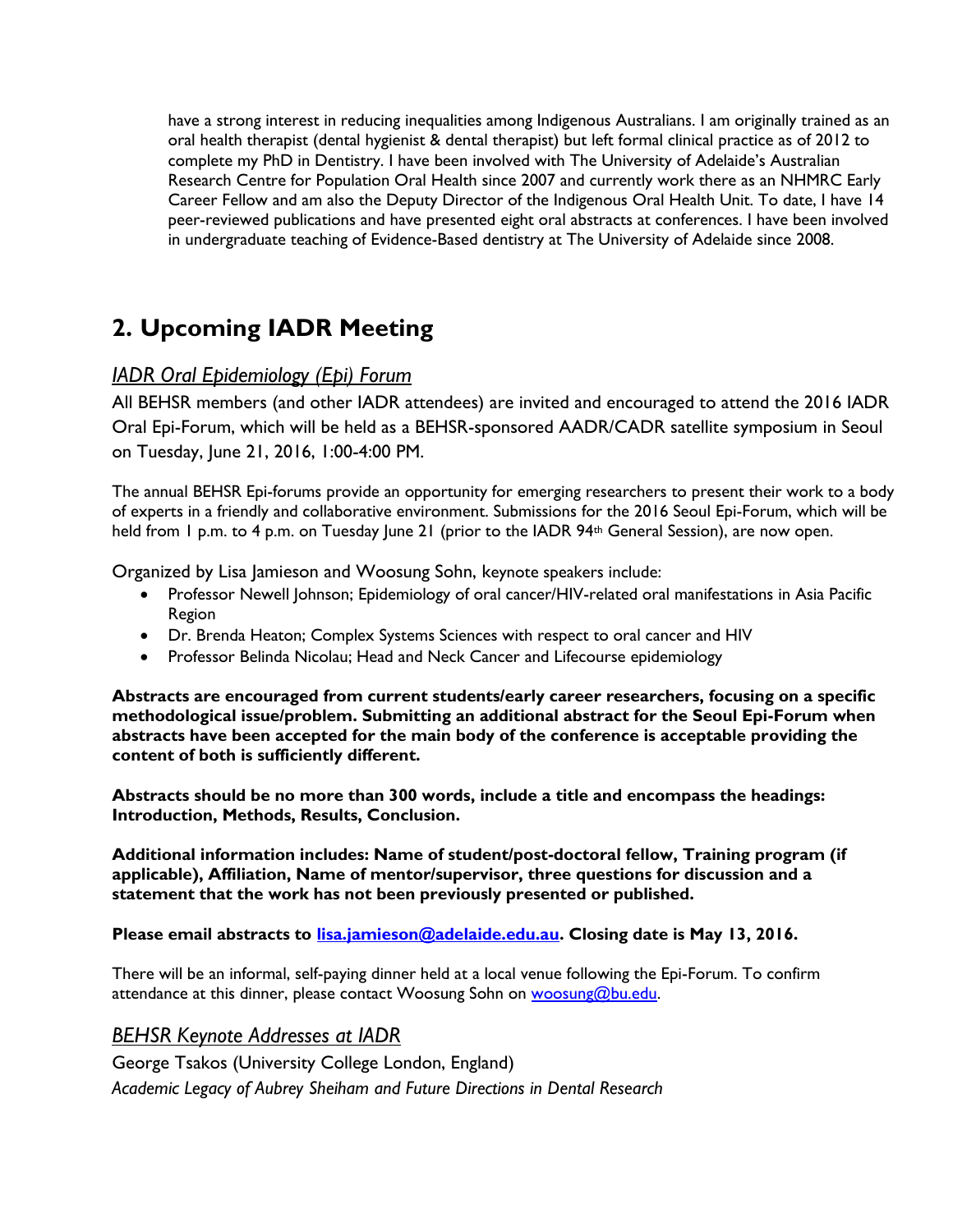Jostein Grytten (University of Oslo, Norway) *Incentives and Remuneration Systems in Dental Services*

## *BEHSR-Sponsored Symposia at IADR*

## *A Sociological/Anthropological Perspective on Oral Health Inequalities*

**Sponsored by:** Behavioral, Epidemiologic, and Health Services Research, Global Oral Health Inequalities Research Network, Oral Health Research

**Organizers:** Barry Gibson (University of Sheffield, United Kingdom), Rebecca Harris (University of Liverpool, Cheshire, United Kingdom) & Lisa Jamieson (University of Adelaide, SA, Australia)

## *Advancing the Global Agenda for HPV and Oral Cancer*

**Sponsored by:** Oral Medicine & Pathology, Behavioral, Epidemiologic, and Health Services Research **Organizers:** Saskia Estupinan-Day (Pan American Health Organization/WHO, Washington , MD, USA) & Eduardo Franco (Mcgill University, Montreal, Quebec, Canada)

## *Dental Care-Related Fear/Anxiety Research: International Perspectives*

**Sponsored by:** Behavioral, Epidemiologic, and Health Services Research, Oral Health Research, Pediatric Oral Health Research

**Organizers:** Daniel W. McNeil (West Virginia University, Morgantown, USA) & Jason Mathew Armfield (Australian Research Centre for Population Oral Health, Adelaide)

## *Oral Health Behavioral Initiatives that work for Global Indigenous Populations*

**Sponsored by:** Global Oral Health Inequalities Research Network, Behavioral, Epidemiological & Health Services Research, Oral Health Research, Women in Science Network **Organizers:** Judith Albino (University of Colorado, Aurora, USA) & Tamanna Tiwari (University of Colorado, Aurora, USA)

## *Retention of Teeth, Nutrition Status and Oral Health Related Quality of Life*

**Sponsored by:** Geriatric Oral Research, Behavioral, Epidemiologic, and Health Services Research, Nutrition Research

**Organizers:** Haiping Tan (The University of Adelaide, Australia) & Gerald John McKenna (Queens University Belfast, United Kingdom)

## *Setting Standards for Measuring Inequalities in Oral Health*

**Sponsored by:** Global Oral Health Inequalities Research Network, Behavioral, Epidemiologic, and Health Services Research

**Organizers:** Georgios Tsakos (University College London, London, United Kingdom) & David Williams (Bart's and The London School of Medicine and Dentistry, England)

## *BEHSR Awards to be presented at the IADR Meeting*

- IADR BEHSR Distinguished Scientist Award
- H. Trendley Dean Distinguished Scientist Award
- IADR Giddon Award for Distinguished Research in Behavioral Sciences
- IADR Aubrey Sheiham Award for Distinguished Research in Dental Public Health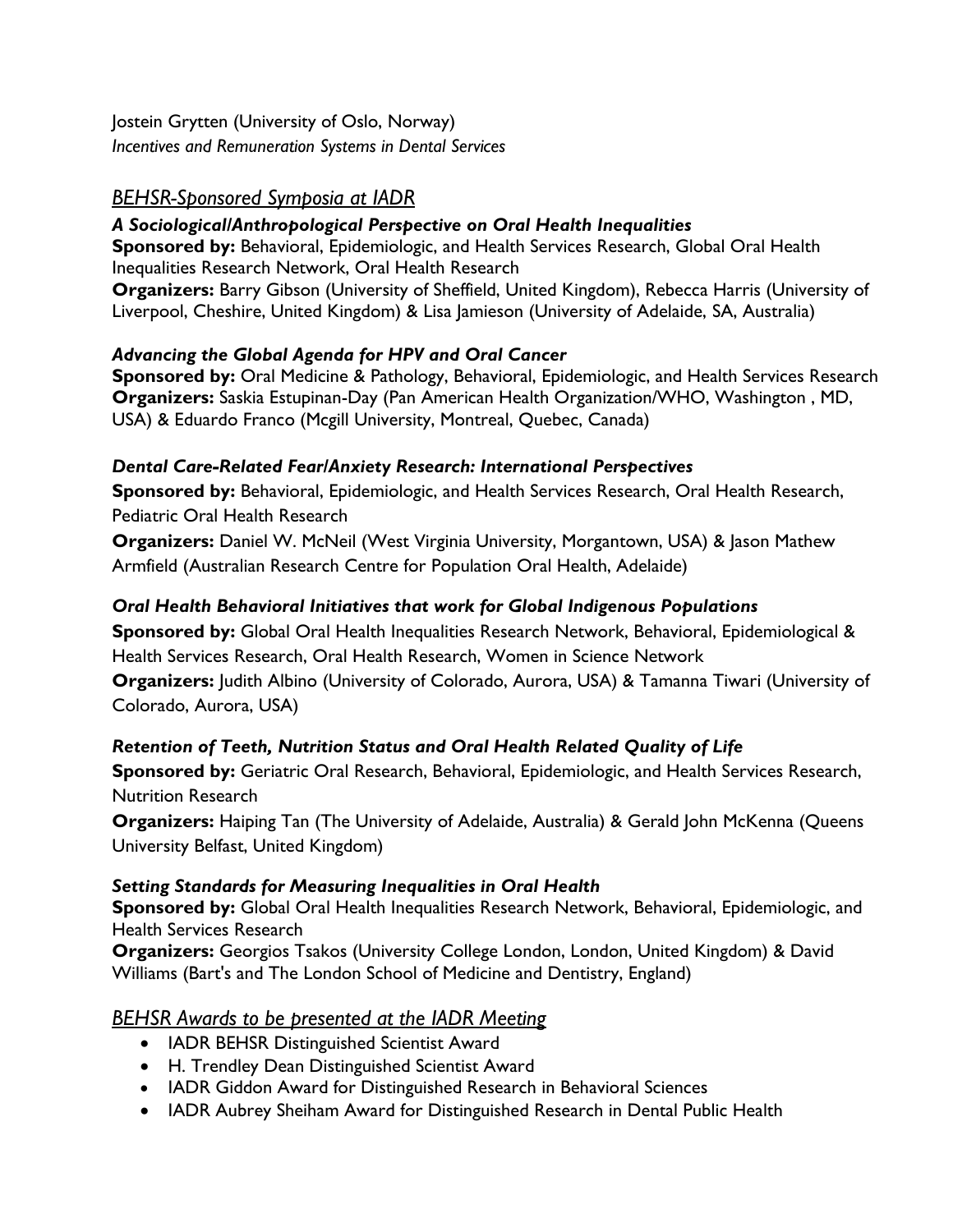- Lion Dental Student Research Award
- Outstanding student abstract award; pre-doctoral
- Outstanding student abstract award; post-doctoral
- Lois Cohen Student Travel Award

## *Transition of BEHSR Officer at the IADR Meeting*

BEHSR officers will transition during the IADR meeting. Incoming officers and councillors include: Lisa Jamieson, Past President; Chris Okunseri, President; Dan McNeil President-Elect; Brenda Heaton, Secretary-Treasurer; Stuart Gansky/Kimon Divaris AADR Councilor/Alternate Councilor; George Tsakos/Belinda Nicolau, IADR Councilor/Alternate Councilor.

## *BEHSR Business/Informational Meeting at IADR*

BEHSR will hold its official business meeting on Thursday, June 23, from 5:00 – 6:00 PM in the Coex Convention Center (room to be announced).

## *BEHSR Reception at IADR*

The IADR meeting includes a reception which will be held immediately following the business meeting, on Thursday, June 23, from 6:00 – 7:00 PM in the same room (to be announced) as the business meeting in the Coex Convention Center. Please attend to see and network with friends and colleagues.

## **3. Scholarship Announcement**



## **David Locker Scholarship in Social Science, Oral Health and Dentistry**



The School of Clinical Dentistry at the University of Sheffield is pleased to announce the David Locker Scholarship in Social Science, Oral Health and Dentistry.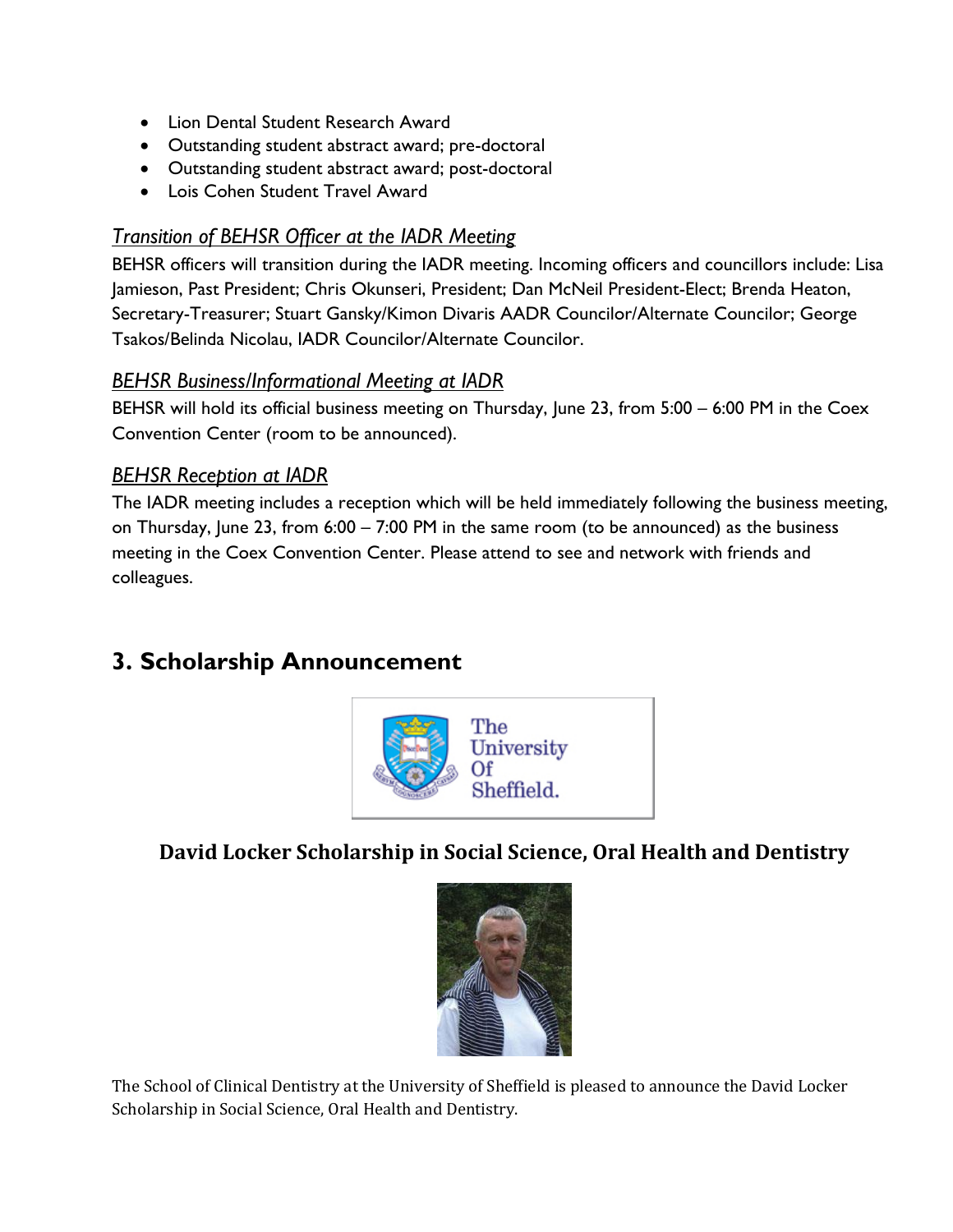The scholarship was established in 2016 as a permanent endowment thanks to a generous legacy from the estate of the late Professor David Locker. Professor David Locker completed his degree in Dentistry at the University of Sheffield in 1971. In his later career Professor Locker maintained strong links with The University of Sheffield working and publishing with colleagues in the Unit of Dental Public Health. Professor Locker's passion was for Applied Social Science and Dental Public Health. He believed that good quality applied social science and dental public health would make a difference to the lives of patients and to oral health care in general.

**The David Locker Scholarship in Social Science, Oral Health and Dentistry** is an annual award starting in October 2016 and consisting of £7,400 towards tuition fees, living expenses or travel costs.

## *Eligibility*

High calibre candidates with a background in social science and/or public health dentistry who are either (i) conducting or who are seeking to conduct postgraduate research study in the interdisciplinary field of Social Science, Oral Health and Dentistry in the School of Clinical Dentistry, University of Sheffield, or (ii) seeking to collaborate with colleagues in the Unit of Dental Public Health, School of Clinical Dentistry to facilitate new or existing research links.

Preference will be given to high calibre candidates who are finding it difficult to initiate or sustain their postgraduate research studies financially and who have high academic potential. The fund can be used for:

- Outstanding graduate students to register for a PhD in the Unit of Dental Public Health, School of Clinical Dentistry.
- Outstanding existing postgraduate students working in collaboration with the Unit of Dental Public Health, School of Clinical Dentistry who are in financial hardship in order to facilitate the completion of their PhD studies.
- Outstanding existing postgraduate students working in collaboration with the Unit of Dental Public Health, School of Clinical Dentistry to facilitate new or existing research links for data collection, analysis and/or presentations.

#### *Selection*

Awards will be made on the basis of experience, qualifications and excellent academic potential. Candidates must submit a copy of their full CV and a 2000-word supporting statement detailing their existing or planned project. The statement should include how the funds will be used as well as the anticipated impact to the wider Social Science, Oral Health and Dentistry field. The Studentship will be awarded upon the recommendation of the David Locker Scholarship panel chaired by the Head of the Person-centred and Population Oral Health Research Group, School of Clinical Dentistry, Professor Sarah Baker.

#### *Value and duration*

The value of each award is £7,400 which must be spent within one year.

#### *Application deadline*

The deadline is **5pm (GMT) on Monday 1st August 2016.** Candidates must submit a copy of their full CV and supporting statement to the panel chair, Professor Sarah Baker, s.r.baker@sheffield.ac.uk.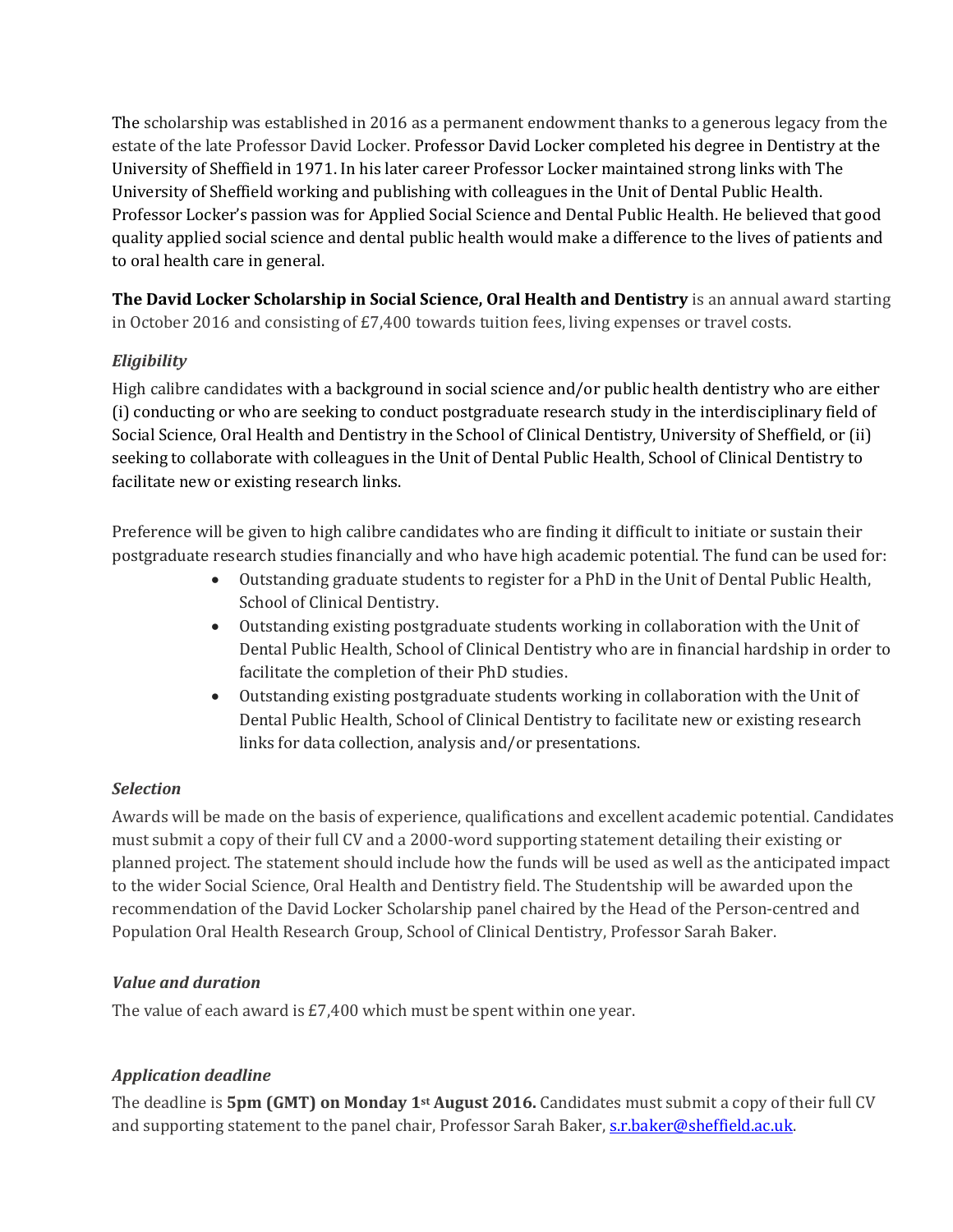#### *Interested in Applying?*

Please contact Professor Sarah Baker, Head, Person-centred and Population Oral Health Research Group, School of Clinical Dentistry [\(s.r.baker@sheffield.ac.uk\)](mailto:s.r.baker@sheffield.ac.uk) or Professor Barry Gibson, Head, Unit of Dental Public Health, School of Clinical Dentistry [\(b.j.gibson@sheffield.ac.uk\)](mailto:b.j.gibson@sheffield.ac.uk).

## **4. Position Announcements**

Research Fellow in the Sociology of Dental Health and Post Doctoral Researcher in the Sociology of Dental Health

The University of Limerick (UL) with over 13,000 students and 1,300 staff is an energetic and enterprising institution with a proud record of innovation and excellence in education, research and scholarship. The dynamic, entrepreneurial and pioneering values which drive UL's mission and strategy ensures that we capitalise on local, national and international engagement and connectivity. We are renowned for providing an outstanding student experience and conducting leading edge research. Our commitment is to make a difference by shaping the future through educating and empowering our students. UL is situated on a superb riverside campus of over 130 hectares with the River Shannon as a unifying focal point. Outstanding recreational, cultural and sporting facilities further enhance this exceptional learning and research environment.

Applications are invited for the following positions:

Faculty of Arts, Humanities & Social Sciences Department of Sociology Research Fellow in the Sociology of Dental Health - Specific Purpose Contract Salary: €51,716 - €56,442 p.a.

Post Doctoral Researcher in the Sociology of Dental Health - Specific Purpose Contract Salary: €37,750 - €46,255 p.a.

Further information for applicants and application material is available online from: <http://www.ul.ie/hrvacancies/>

The closing date for receipt of applications is Monday, 16th May 2016. Applications must be completed online before 12 noon, Irish Standard Time on the closing date.

Please note your application must include:

A letter of introduction indicating how you meet the criteria outlined in the Job description. A completed online Application Form (separate application forms must be submitted for each post applied for).

Please email [erecruitment@ul.ie](mailto:erecruitment@ul.ie) if you experience any difficulties Applications are welcome from suitably qualified candidates. The University is an equal opportunities employer and committed to selection on merit.